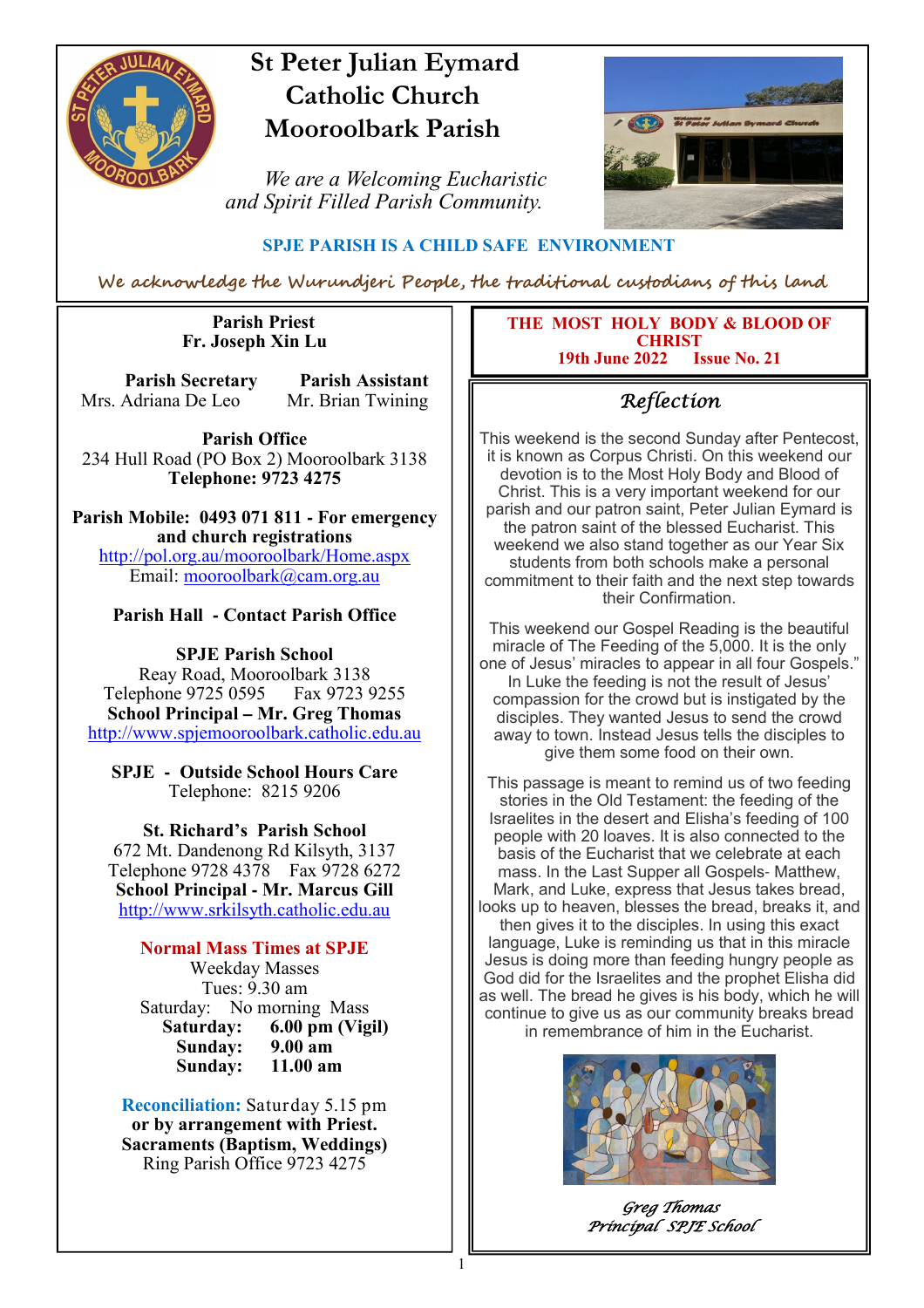# **PARISH CALENDAR 2022**

| .            |                                          |
|--------------|------------------------------------------|
|              | 18/19th June THE MOST HOLY BODY &        |
|              | <b>BLOOD OF CHRIST</b>                   |
|              | SVDP Winter Appeal - all Masses          |
|              | Baptisms & Welcome Mass - 9am            |
|              | <b>Confirmation Commitment Mass -</b>    |
|              | $6pm \& 11am$                            |
| 20th Mon     | Funeral 10.00am                          |
| 22nd Wed     | Private Anniversary Mass - 7pm<br>Church |
| 23rd Thur    | Parish Pastoral Council Meeting -        |
|              | 5.30 pm - Parish House                   |
| 24th Fri     | The Most Sacred Heart of Jesus           |
|              | Mass At St Richards Hall 9.15am          |
| 25/26th June | <b>13th Sunday in Ordinary Time</b>      |
|              | Baptisms & Welcome - 11am                |
| <b>JULY</b>  |                                          |
| 2/3rd        | <b>14th Sunday in Ordinary Time</b>      |
|              | Welcome - 9am, Baptism - 11am            |
|              | Private Baptism - 12.30pm                |
| 9th Sat      | Private Baptism - 12 noon                |
| 9/10th       | <b>15th Sunday in Ordinary Time</b>      |
|              | <b>Monthly Church Collection - All</b>   |
|              | <b>Masses</b>                            |
|              | Welcome - 6pm                            |

## **ROSTERS**

**Counters - Month of June**  Joan & Maurie Prendergast

**Flowers - Month of June**  Visi Maka

**Church Cleaners - Month of June** Kevin Dwyer & Ged Wright

*(Please collect church key from parish office Monday* **-** *Friday, 9am* **-** *4pm)*

# **Readers and Commentators - 25/26th June**

6.00 pm Paul Redfern & Paul Martin<br>9.00 am Lisa Read & Tim Newcomb 9.00 am Lisa Read & Tim Newcomb<br>11.00am Charlotte Wightman & Volui Charlotte Wightman & Volunteer reqd.

#### **Musicians - 25/26th June**

| 6.00 pm | No Music              |    |
|---------|-----------------------|----|
| 9.00 am | <b>Filipino Group</b> |    |
| 11.00am | Shelly & Co           | ?? |

### **SECOND COLLECTION This Weekend**

A second collection will taken up this weekend for the annual SVDP Winter Appeal.

# **Weekday Mass Times**

**JUNE Tuesday 9.30 am**

#### **Readings for Next Week - 26th June**

**1 Kg 19:16,19-21; Ps15:1-2,5,7-11; Gal 5:1,13-18; Lk 9:51-62**

## **Prayers for the Sick**

We pray for parishioners and friends who are ill;

*James Brien, Eleanor Thompson, Patricia Fenton, Patricia Koblar, Brenda Corrigan, Vic Garcia, Pam Stephens, Hyacinth Pereira & Judith Fitzgerald .*

# **ft Remembrance Diary ft**

We remember those who have died, and all those whose anniversaries occur about this time.

 **18/6 to 24/6**

*Ray Lawn (first death anniversary),*  **Alan Clark, Brendan Chapman, Jessie Pearson, Otto Zdrazil, David Joyce, Agnes Kerin, Peter Joyce, Patricia Lillian Bell, Chester Seagle, Carmen Busuttil, Bob Roberts, Olga Anthoniz, Maria Kemperman, Jack Fitzgerald, John Gates, George Barbutt, Anna D'Emilio, Dorothy Joan Ho, Douglas Margenberg, Lina Duckworth, Jack O'Leary, Rudolf Muller, Patricia & Des Commerford, Maureen Johnston, Peter Plaues, Shirley Jones.**

**A message from** *Aid to the Church in Need Australia*: ACN is the Pontifical Foundation dedicated to supporting the suffering and persecuted Church. Our brothers and sisters in Lebanon are suffering due to ongoing financial and political instability. As the body of Christ we are called to support one another. Will you join us as we help them by providing food parcels to 500 needy families in the diocese of Baalbek, Lebanon? To read about the project, or to make an offering visit: www.aidtochurch.org/monthlyproject.